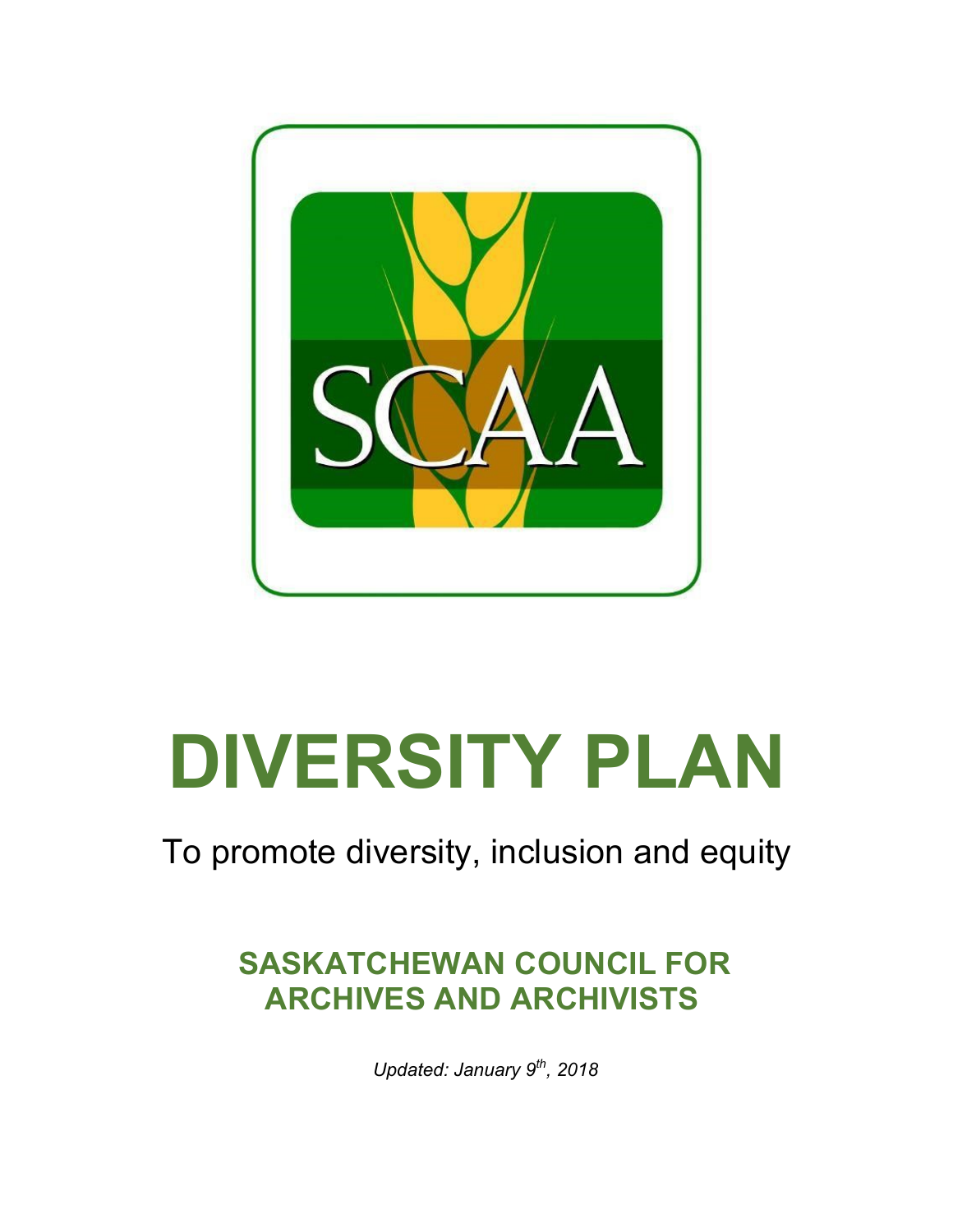*scaa@sasktel.net Phone: 306-780-9414* 

#### **Introduction:**

Diversity, within the societal context, refers to any of the differences existing between individuals. It may refer to differences in race, religion, sexual orientation, age, or any of the multitudes of factors that make human beings distinct from one another. This Diversity Plan was created with the intention of encouraging SCAA members at all levels to understand diversity and what it means for archives. Expanded knowledge of diversity and how it relates to archival work would not only produce an environment of inclusivity and respect where all members of the community are served and valued, but would also increase the range of archival holdings in the province, expand membership in the SCAA, and ultimately spread awareness of what archives are and the function they serve.

#### **Section One: Priority Overview**

**1. Grants**: Promote and encourage diversity projects through grant applications. Stress to applicants that projects with a "Diversity" component will receive priority over other projects.

**2. Workshops and Professional Development**: Hosting workshops, lectures, and other professional opportunities that teach a variety of topics that pertain to diversity, including diversity in archival holdings, and serving a diverse clientele.

**3. Promotions**: Communicate through various means the importance of diversity in all that we and our members do

**4. Membership:** Re-think what membership provides (individual and institutional) with an emphasis on value for marginalized communities.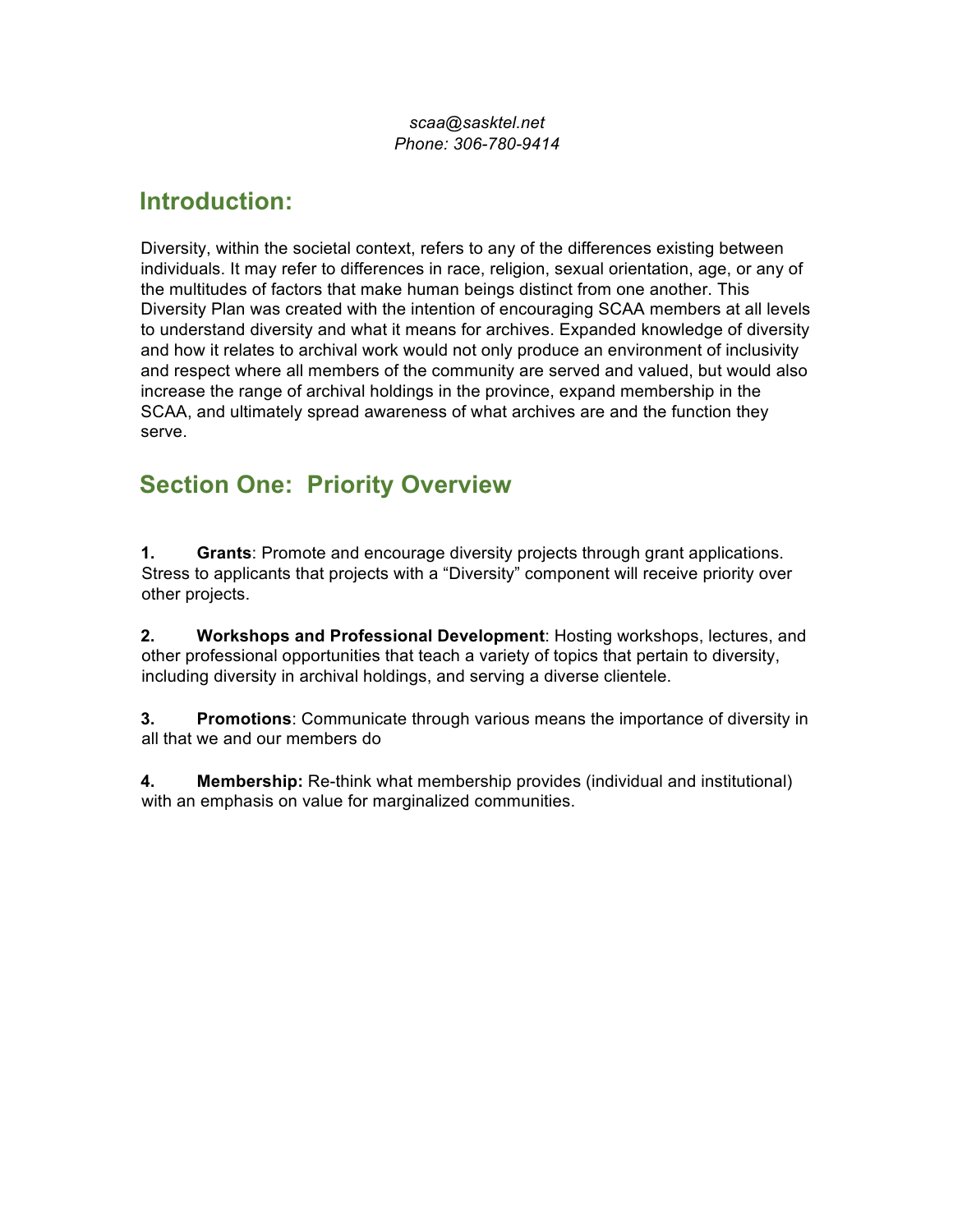### **Section Two: Details of the Plan**

| <b>Priority</b><br>Area                                 | <b>Goals</b>                                                                                                                                                            | <b>Actions - Key</b><br><b>Activities</b>                                                                                                                                                                                                                                                                                               | <b>Outcomes</b>                                                                                                                                                          | <b>Estimated</b><br><b>Resources</b> |
|---------------------------------------------------------|-------------------------------------------------------------------------------------------------------------------------------------------------------------------------|-----------------------------------------------------------------------------------------------------------------------------------------------------------------------------------------------------------------------------------------------------------------------------------------------------------------------------------------|--------------------------------------------------------------------------------------------------------------------------------------------------------------------------|--------------------------------------|
| <b>Grants</b>                                           | Promote and<br>encourage<br>diversity<br>projects through<br>grant<br>applications                                                                                      | Stress to applicants that<br>projects with a "Diversity"<br>component will receive<br>priority over other projects<br>To ensure that through its<br>grant applications, the<br>holdings of SCAA members<br>reflect the diversity of our<br>communities.<br>Explore potential options<br>with other similar groups<br>and organizations. | Greater<br>diversity output<br>from<br>Saskatchewan's<br>archival<br>community                                                                                           |                                      |
| Workshops<br>and<br><b>Professional</b><br>Development. | Implementing<br>workshops,<br>lectures, and<br>other<br>opportunities<br>that correspond<br>with diversity<br>goals<br>Keep board and<br>staff education<br>up-to-date. | Find trainers by reaching<br>out to a variety of<br>communities and develop<br>a series of workshops.<br>Determine specific topics<br>for programs (ie. emphasis<br>on oral history.)<br>Aim to have one big<br>diversity workshop per<br>annum.<br>Look for opportunities to<br>cooperate with other<br>organizations.                 | Our<br>membership<br>would have<br>more<br>awareness,<br>understanding,<br>and respect for<br>the diverse<br>communities<br>that make up<br>our province.                |                                      |
| Promotions                                              | Communicate<br>through various<br>means the<br>importance of<br>diversity in all<br>that we and our<br>members do                                                       | Whenever possible (SCAA<br>Events, AGMs, Archives<br>Week) introduce to<br>member the idea of<br>"Diversity". Stress the<br>value and relevance of this<br>idea – our province is<br>changing, we need to<br>change with it.<br>Stress that diversity is all-<br>inclusive (Race, gender,<br>culture, sexual orientation,               | Increase<br>awareness of<br>only of the<br>province's<br>diversity, but<br>spread<br>professional<br>awareness of<br>how<br>marginalized<br>communities<br>are being (or |                                      |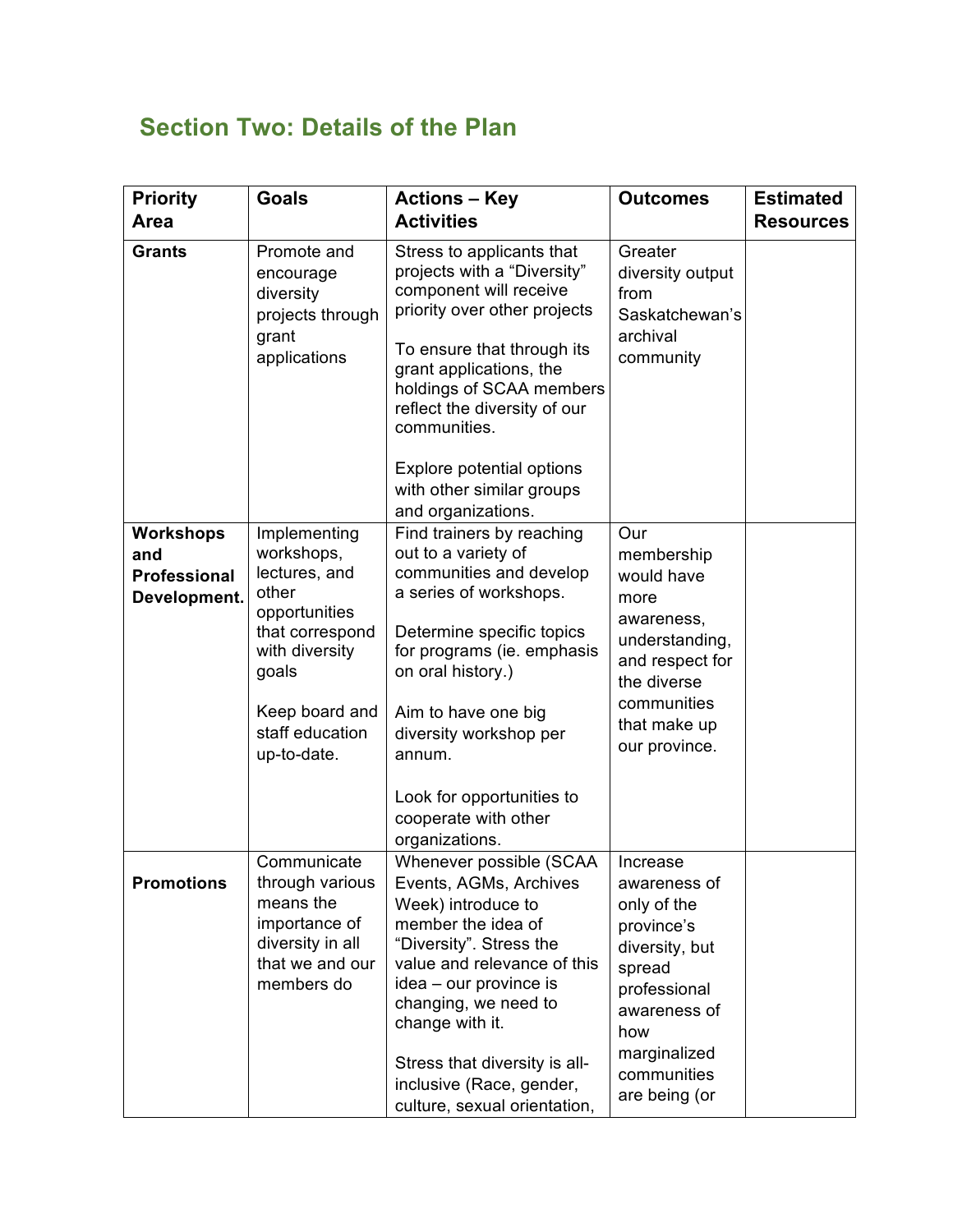|                   |                                                                                                                                                        | disabilities/accessibilities.)<br>Determine effective and<br>engaging means of<br>communicating these<br>messages.                                                                                                                                                                                       | could be)<br>served,<br>accessed, and<br>represented by<br>archives.                                                               |  |
|-------------------|--------------------------------------------------------------------------------------------------------------------------------------------------------|----------------------------------------------------------------------------------------------------------------------------------------------------------------------------------------------------------------------------------------------------------------------------------------------------------|------------------------------------------------------------------------------------------------------------------------------------|--|
| <b>Membership</b> | Broaden both<br>the SCAA's<br>membership,<br>and the archival<br>holdings of our<br>constituents by<br>reaching out to<br>a variety of<br>communities. | The Diversity Working<br>Group will create a list of<br>groups and contacts that<br>will serve as a starting point<br>for reaching out to various<br>communities.<br>Re-think what membership<br>provides (individual and<br>institutional) with an<br>emphasis on value for<br>marginalized communities | Make<br>connections<br>that will<br>reciprocally<br>benefit both the<br>archival<br>community, and<br>marginalized<br>communities. |  |

## **Section Three: Evaluation**

| <b>Priority Area</b>                                                 | <b>Desired</b><br>Change                                                                                                                                            | <b>Anticipated Results</b><br>(Outcomes)                                                                                                                                                                                                           | <b>Success Indicators</b><br>(How you will know it is<br>working)                                                                                                                                                                  | <b>Possible Long-</b><br><b>Term Impact</b>                                                                                                                                         |
|----------------------------------------------------------------------|---------------------------------------------------------------------------------------------------------------------------------------------------------------------|----------------------------------------------------------------------------------------------------------------------------------------------------------------------------------------------------------------------------------------------------|------------------------------------------------------------------------------------------------------------------------------------------------------------------------------------------------------------------------------------|-------------------------------------------------------------------------------------------------------------------------------------------------------------------------------------|
| <b>Grants</b>                                                        | Introduce and<br>explain the<br>rationale behind<br>this "Diversity"<br>initiative, and<br>encourage<br>projects that<br>include a<br><b>Diversity</b><br>component | Receive grant<br>applications that have a<br>Diversity aspect.<br>Develop methods and<br>ideas (relating to<br>Diversity planning) that<br>might be useful to others                                                                               | More applications with<br>diversity projects $-$<br>better understanding<br>of need for diversity<br>planning.                                                                                                                     | Increase in diversity<br>projects.                                                                                                                                                  |
| <b>Workshops</b><br>and<br><b>Professional</b><br><b>Development</b> | Working<br>collaboratively<br>with a variety of<br>groups on<br>diversity projects<br>that reciprocally<br>benefit the<br>archival<br>community, and<br>the diverse | Offering more courses<br>on diversity topics will<br>create a more educated<br>archival community,<br>which will in turn<br>contribute to the<br>generation of a more<br>inclusive public record.<br>Planning collaborative<br>diversity projects. | Increased workshop<br>attendance, more<br>"diversity" projects,<br>better collaboration,<br>new SCAA members<br>from our target groups<br>Reach out to a<br>minimum of two other<br>groups (in our target<br>demographic) per year | Evidence of<br>increased archival<br>material relating to<br>First Nations,<br>newcomers, and<br>other marginalized<br>groups in the<br>province.<br>New groups (from<br>our target |